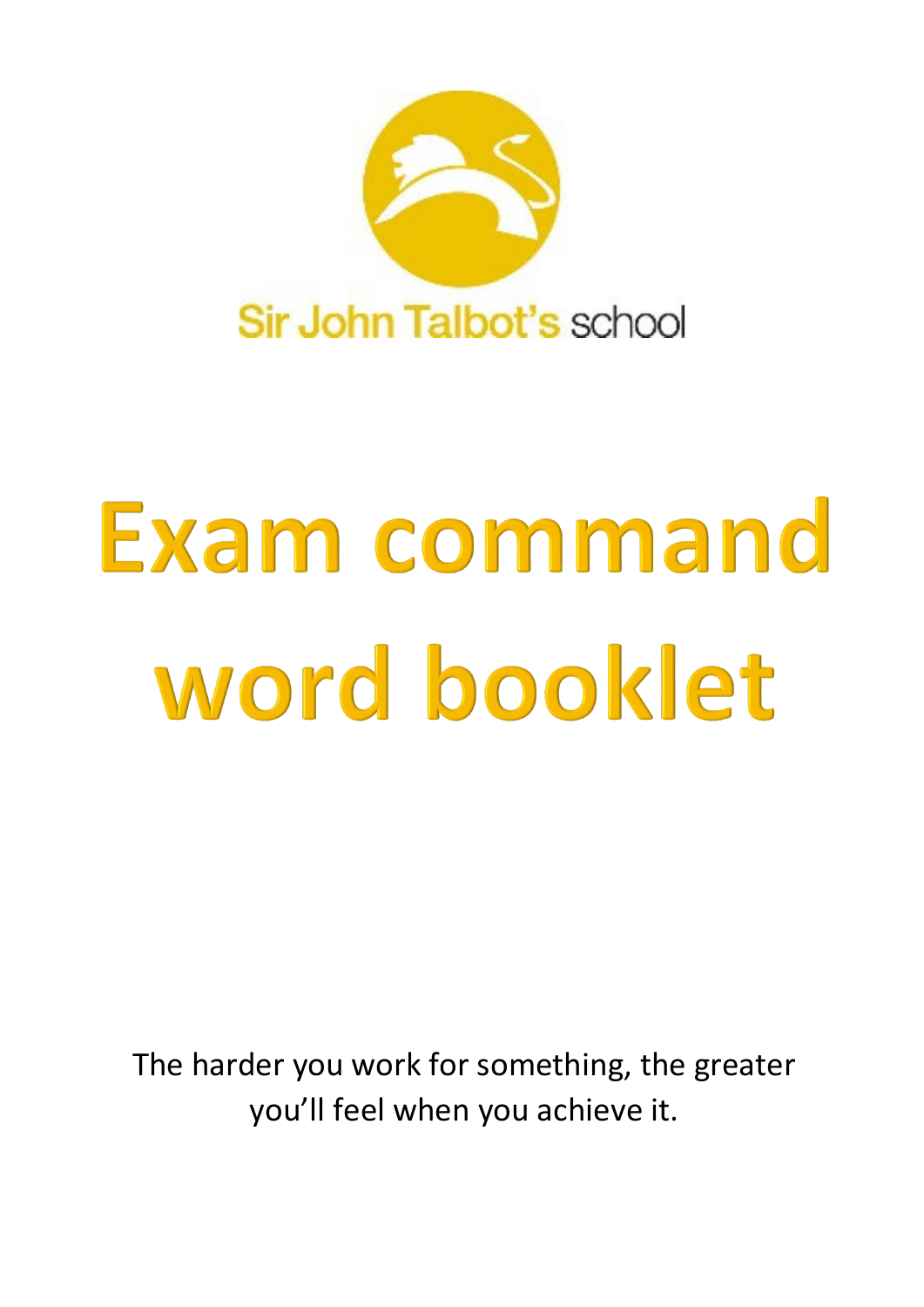## **Exam command word booklet**



| <b>Command</b>                                                   | <b>Meaning</b>                                                                                                                                                                                                                                                                                                          | <b>Example exam question</b>                                                                                                                                                                                     |
|------------------------------------------------------------------|-------------------------------------------------------------------------------------------------------------------------------------------------------------------------------------------------------------------------------------------------------------------------------------------------------------------------|------------------------------------------------------------------------------------------------------------------------------------------------------------------------------------------------------------------|
| word:                                                            |                                                                                                                                                                                                                                                                                                                         |                                                                                                                                                                                                                  |
| <b>Analyse (definition</b><br>for History)                       | For paper 2: "pick apart" the key events of a<br>historical period. You must explain how each event<br>links to each other<br>When analysing sources: You must consider how<br>useful the content, nature of the source, origin and<br>purpose is. You must make inferences from this<br>source based on that criteria. | <b>History: Write a narrative account</b><br>analysing the key events of 1519-21 that<br>led to the Aztec surrender (8 marks)                                                                                    |
| Analyse(definition<br>for most subjects)                         | Look closely at the detail; give reasons why or how<br>something is done and the effect of this - use<br>P.E.E/ P.E.A paragraphs which help you to back up<br>your points with evidence and explain your<br>thoughts.                                                                                                   | English Language: How does the writer<br>make these lines exciting and dramatic?<br>$[10]$                                                                                                                       |
| <b>Assess</b>                                                    | Consider several options or arguments and weigh<br>them up so as to come to a conclusion about their<br>effectiveness or validity.                                                                                                                                                                                      |                                                                                                                                                                                                                  |
| <b>Calculate</b>                                                 | Work out/ Marks are usually awarded for both<br>the process and outcome.                                                                                                                                                                                                                                                | Chemistry: Calculate the percentage by<br>mass of oxygen in carbon dioxide $(CO2)$ .<br>[3 marks]                                                                                                                |
| <b>Compare</b>                                                   | Looking closely at two or more things which have<br>something in common in order to see how they are<br>the same and how they are different. This is<br>looking for an analytical response - P.E.A<br>paragraphs could be used.                                                                                         | <b>English Literature: Now compare</b><br>Considering the Snail by Thom Gunn and<br>A Gull by Edwin Morgan. [25 marks]<br>Music: 'Compare Mozart and Haydn's<br>approach to harmony in this section.'            |
| <b>Describe</b>                                                  | Tell the examiner in your own words<br>what/how/ or why something happens; must use<br>words precisely (in scientific subjects this means<br>using scientific terms).                                                                                                                                                   | Food: Describe the of pasteurisation used<br>for milk [4 marks]<br>PE: The heart is responsible for pumping<br>blood around the body.<br>Describe how the double circulatory<br>system performs this function.   |
| <b>Determine</b>                                                 | Use given data or information to obtain and<br>answer.                                                                                                                                                                                                                                                                  | Physics: Determine the increase in<br>strength of magnetic field when the<br>number of turns on the<br>coil is changed from 12 to 18<br>[2 marks]                                                                |
| <b>Discuss</b>                                                   | Also known as 'examine' and 'consider' - give the<br>main reasons 'for' and 'against' and come to a<br>conclusion.                                                                                                                                                                                                      | Food: Discuss the advantages and<br>disadvantages of using genetically<br>modified food [6 marks]                                                                                                                |
| <b>Estimate</b>                                                  | Guess/ calculate approximately/ give a rough idea<br>with evidence.                                                                                                                                                                                                                                                     | Maths: A tube has a height of 9.50 cm and<br>a radius of 0.98cm. Give an estimate for<br>the volume of the tube in cm3. Leave your<br>answer in terms of $\pi$ . [2 marks]                                       |
| <b>Evaluate for</b><br><b>Business and</b><br><b>Technology:</b> | Requires you to explain and analyse and weigh up<br>the effectiveness of a project. You must come to a<br>supported judgement.                                                                                                                                                                                          | <b>Business: Evaluate whether Boohoo</b><br>should continue to use social media when<br>promoting its products.[7 marks]                                                                                         |
| <b>Evaluate for</b><br><b>English</b>                            | Form an opinion on a statement and provide<br>evidence for your answers.                                                                                                                                                                                                                                                | <b>English Language: To answer this</b><br>question, you need to read lines 56-70<br>and also consider the passage as a whole.<br>"The writer uses the walk to Wreck Island<br>to show a change in both Emma and |